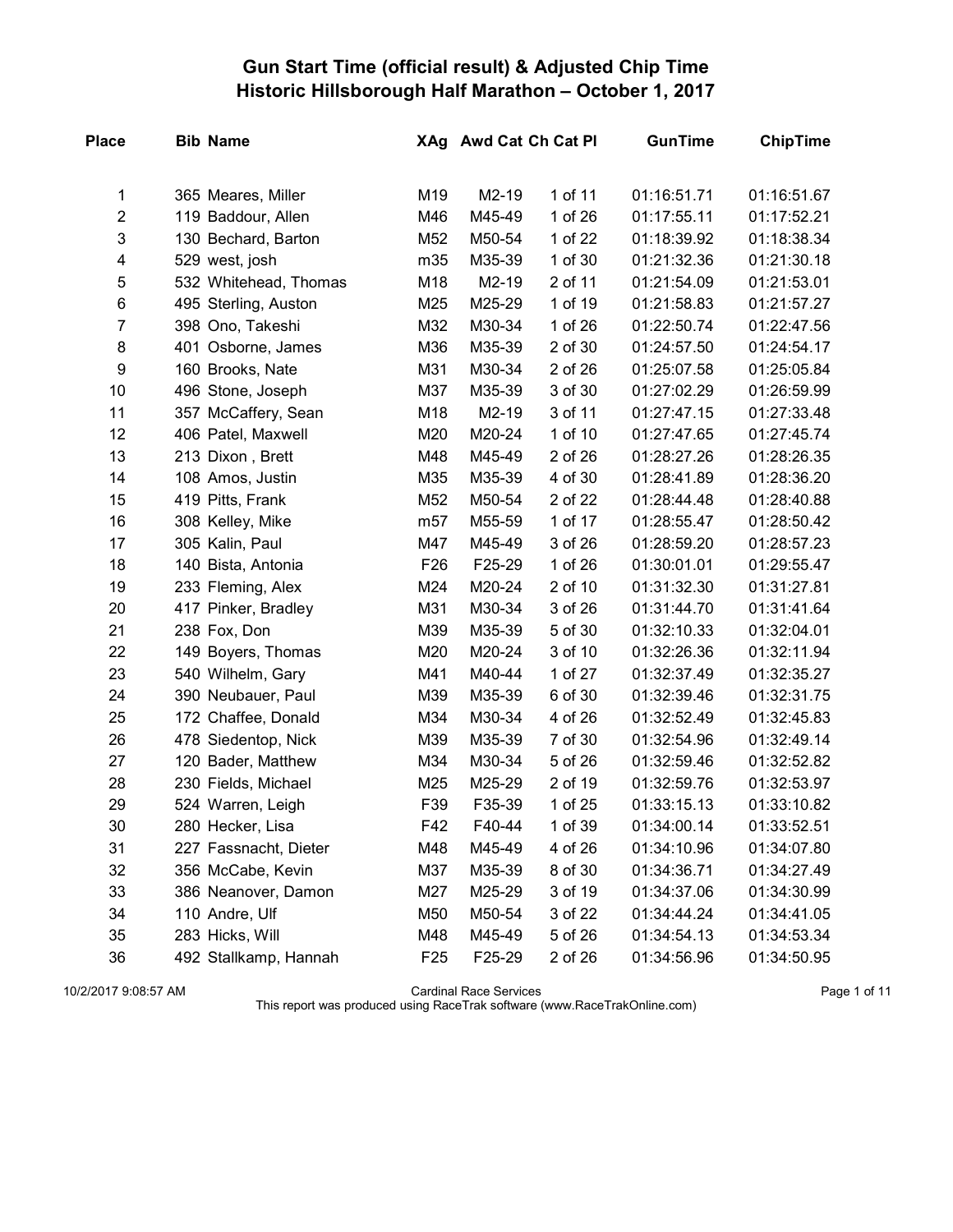| <b>Place</b> | <b>Bib Name</b>        | XAg             |        | Awd Cat Ch Cat Pl | <b>GunTime</b> | <b>ChipTime</b> |
|--------------|------------------------|-----------------|--------|-------------------|----------------|-----------------|
| 37           | 570 Fiero, Michael     | M33             | M30-34 | 6 of 26           | 01:35:42.63    | 01:35:34.64     |
| 38           | 352 Matthews, Ken      | M50             | M50-54 | 4 of 22           | 01:35:49.90    | 01:35:42.14     |
| 39           | 143 Bonakdar, Romin    | M30             | M30-34 | 7 of 26           | 01:36:20.31    | 01:36:15.75     |
| 40           | 182 Clewley, Derek     | M44             | M40-44 | 2 of 27           | 01:36:23.32    | 01:36:15.65     |
| 41           | 380 Moss, Ellen        | F36             | F35-39 | 2 of 25           | 01:36:23.46    | 01:36:11.41     |
| 42           | 399 Orilio, Justin     | M35             | M35-39 | 9 of 30           | 01:36:26.17    | 01:36:18.72     |
| 43           | 566 Barr, Margaret     | F42             | F40-44 | 2 of 39           | 01:36:30.82    | 01:36:26.09     |
| 44           | 282 Herman, Liz        | F36             | F35-39 | 3 of 25           | 01:36:32.63    | 01:36:28.54     |
| 45           | 265 Hagan, Benjamin    | M31             | M30-34 | 8 of 26           | 01:36:36.45    | 01:36:32.55     |
| 46           | 267 Hamilton, Jakob    | M20             | M20-24 | 4 of 10           | 01:36:46.94    | 01:36:40.34     |
| 47           | 124 Barritt, Millie    | F41             | F40-44 | 3 of 39           | 01:36:49.30    | 01:36:42.56     |
| 48           | 378 Morales, Mauricio  | M55             | M55-59 | 2 of 17           | 01:36:50.92    | 01:36:35.13     |
| 49           | 394 Nottingham, Lucy   | F49             | F45-49 | 1 of 33           | 01:36:59.59    | 01:36:48.44     |
| 50           | 372 Milla, Gabe        | M44             | M40-44 | 3 of 27           | 01:37:01.16    | 01:36:56.43     |
| 51           | 322 Lamberson, Laura   | F44             | F40-44 | 4 of 39           | 01:37:04.35    | 01:36:55.86     |
| 52           | 313 Kim, Christina     | F42             | F40-44 | 5 of 39           | 01:37:40.88    | 01:37:35.82     |
| 53           | 522 walters, kevin     | m38             | M35-39 | 10 of 30          | 01:37:44.47    | 01:37:33.09     |
| 54           | 326 Legg, Erik         | M54             | M50-54 | 5 of 22           | 01:37:52.50    | 01:37:50.25     |
| 55           | 456 Sanders, Clayton   | M59             | M55-59 | 3 of 17           | 01:38:09.54    | 01:38:05.59     |
| 56           | 410 Pendergraph, James | M64             | M60-64 | 1 of 10           | 01:38:15.20    | 01:38:13.08     |
| 57           | 239 Fox, James         | M44             | M40-44 | 4 of 27           | 01:38:35.37    | 01:38:30.93     |
| 58           | 312 Kilgo, Hope        | F30             | F30-34 | 1 of 23           | 01:38:46.57    | 01:38:35.29     |
| 59           | 408 Pearson, Ellie     | F <sub>21</sub> | F20-24 | 1 of 18           | 01:39:11.34    | 01:38:55.84     |
| 60           | 129 Baxter, Andy       | M47             | M45-49 | 6 of 26           | 01:39:12.40    | 01:39:01.10     |
| 61           | 514 Tully, Jonathan    | M34             | M30-34 | 9 of 26           | 01:39:35.97    | 01:39:29.07     |
| 62           | 425 Proca, Alexandra   | F <sub>19</sub> | F2-19  | $1$ of $9$        | 01:40:11.34    | 01:40:08.43     |
| 63           | 123 Barnhill, Cole     | M19             | M2-19  | 4 of 11           | 01:40:17.09    | 01:39:56.38     |
| 64           | 269 Hanson, Keith      | M31             | M30-34 | 10 of 26          | 01:40:33.94    | 01:40:30.69     |
| 65           | 235 Forrester, Michael | M44             | M40-44 | 5 of 27           | 01:40:37.08    | 01:40:31.54     |
| 66           | 109 Anderson, Ryan     | M19             | M2-19  | 5 of 11           | 01:40:37.89    | 01:40:35.45     |
| 67           | 475 Shannon, Tom       | M50             | M50-54 | 6 of 22           | 01:40:49.31    | 01:40:49.31     |
| 68           | 225 Erwin, Meredith    | F32             | F30-34 | 2 of 23           | 01:40:54.79    | 01:40:49.70     |
| 69           | 136 Berg, Christian    | M39             | M35-39 | 11 of 30          | 01:41:17.39    | 01:41:09.09     |
| 70           | 107 Allen, Dana        | F32             | F30-34 | 3 of 23           | 01:41:24.98    | 01:41:11.41     |
| 71           | 167 Butler, Yuuki      | M19             | M2-19  | 6 of 11           | 01:41:34.27    | 01:41:31.94     |
| 72           | 377 Moore, Emily       | F <sub>29</sub> | F25-29 | 3 of 26           | 01:41:38.20    | 01:41:24.27     |
| 73           | 413 Pfeifer, Tami      | F46             | F45-49 | 2 of 33           | 01:41:44.19    | 01:41:35.86     |
| 74           | 451 Ruff, Sarah        | F38             | F35-39 | 4 of 25           | 01:41:45.92    | 01:41:22.89     |
| 75           | 561 Broglie, Jessica   | F33             | F30-34 | 4 of 23           | 01:41:48.02    | 01:41:36.11     |
| 76           | 222 Edwards, Torrie    | F30             | F30-34 | 5 of 23           | 01:41:50.09    | 01:41:37.11     |

10/2/2017 9:08:59 AM Cardinal Race Services Page 2 of 11 This report was produced using RaceTrak software (www.RaceTrakOnline.com)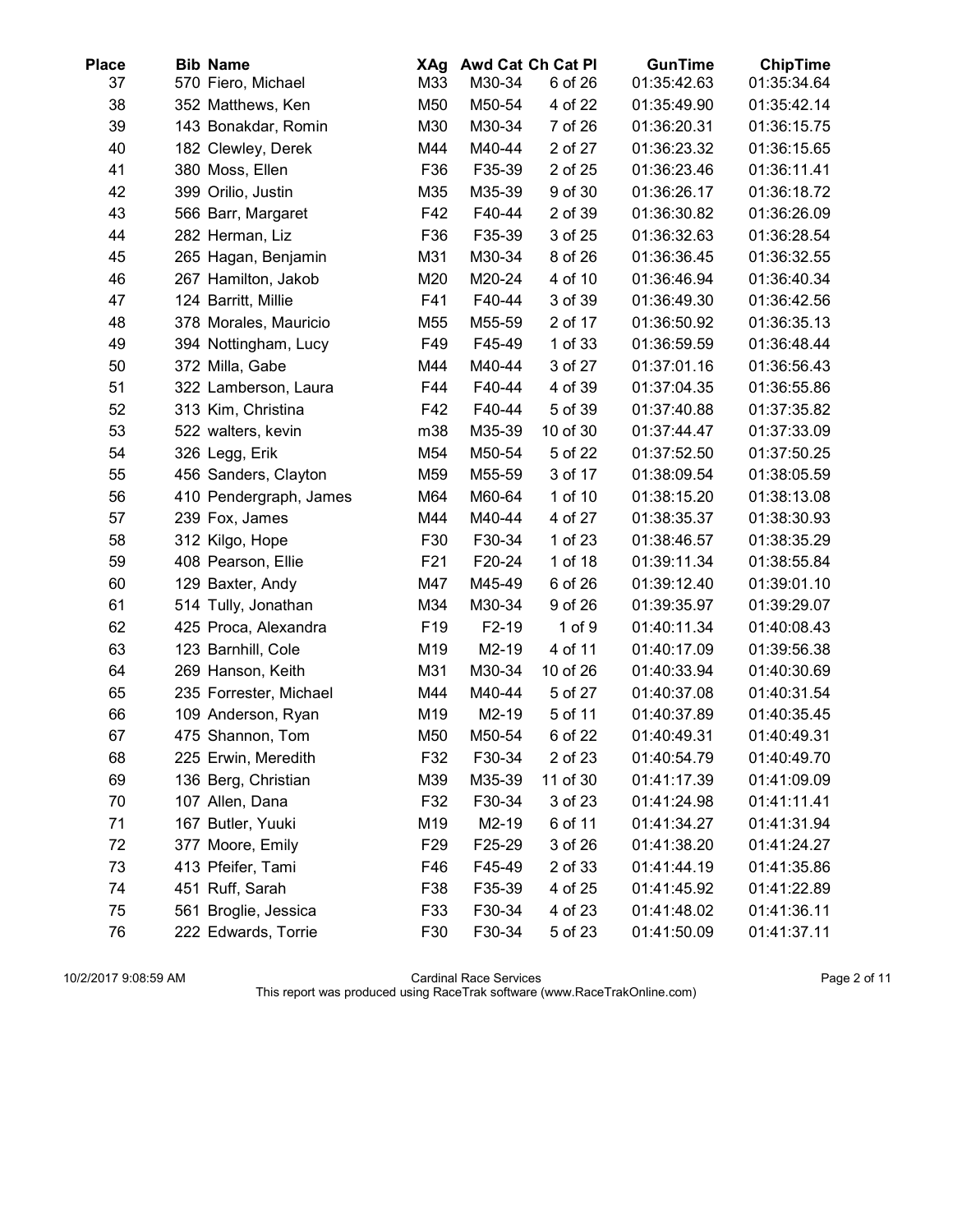| <b>Place</b> | <b>Bib Name</b>       | XAg             |        | Awd Cat Ch Cat Pl | <b>GunTime</b> | <b>ChipTime</b> |
|--------------|-----------------------|-----------------|--------|-------------------|----------------|-----------------|
| 77           | 350 Mathews, Sean     | M28             | M25-29 | 4 of 19           | 01:41:51.91    | 01:41:03.63     |
| 78           | 376 Montefiori, David | M63             | M60-64 | 2 of 10           | 01:41:54.26    | 01:41:42.87     |
| 79           | 513 Tubergen, Elissa  | F33             | F30-34 | 6 of 23           | 01:42:04.86    | 01:41:55.31     |
| 80           | 217 Dudley, Mitchell  | M21             | M20-24 | 5 of 10           | 01:42:14.35    | 01:42:00.35     |
| 81           | 177 Chhorm, Sam       | M44             | M40-44 | 6 of 27           | 01:42:44.90    | 01:42:36.08     |
| 82           | 162 Brown, William    | M54             | M50-54 | 7 of 22           | 01:43:01.43    | 01:42:58.93     |
| 83           | 397 Olson, Laurie     | F <sub>52</sub> | F50-54 | 1 of 18           | 01:43:02.46    | 01:42:49.70     |
| 84           | 106 Ali, Nabil        | M38             | M35-39 | 12 of 30          | 01:43:11.60    | 01:42:58.19     |
| 85           | 125 BARRITT, SID      | M43             | M40-44 | 7 of 27           | 01:43:11.94    | 01:43:05.04     |
| 86           | 315 King, Stephen     | M38             | M35-39 | 13 of 30          | 01:43:18.03    | 01:43:05.71     |
| 87           | 263 Greenberg, Chloe  | F <sub>26</sub> | F25-29 | 4 of 26           | 01:43:25.32    | 01:43:11.24     |
| 88           | 407 Pavey, Christine  | F <sub>26</sub> | F25-29 | 5 of 26           | 01:44:10.73    | 01:43:58.05     |
| 89           | 443 Roe, Erika        | F <sub>23</sub> | F20-24 | 2 of 18           | 01:44:23.15    | 01:44:06.03     |
| 90           | 191 Conway, Rebecca   | F42             | F40-44 | 6 of 39           | 01:44:31.47    | 01:44:21.94     |
| 91           | 483 Singer, Amy       | F40             | F40-44 | 7 of 39           | 01:44:41.83    | 01:44:33.57     |
| 92           | 470 Scroggins, Rachel | F <sub>22</sub> | F20-24 | 3 of 18           | 01:45:16.74    | 01:45:06.98     |
| 93           | 194 Cox, Emily        | F36             | F35-39 | 5 of 25           | 01:45:18.88    | 01:45:04.99     |
| 94           | 512 Trout, Susan      | F43             | F40-44 | 8 of 39           | 01:45:20.01    | 01:45:05.10     |
| 95           | 328 Limer, Chris      | M26             | M25-29 | 5 of 19           | 01:45:23.32    | 01:45:16.64     |
| 96           | 231 Filcoff, Jeni     | F34             | F30-34 | 7 of 23           | 01:45:40.51    | 01:45:28.78     |
| 97           | 441 Roberts, Darrell  | M40             | M40-44 | 8 of 27           | 01:45:45.19    | 01:45:01.51     |
| 98           | 161 Brown, Barbie     | F40             | F40-44 | 9 of 39           | 01:45:45.56    | 01:45:39.64     |
| 99           | 330 Lloyd, Danny      | M45             | M45-49 | 7 of 26           | 01:45:57.20    | 01:45:39.46     |
| 100          | 250 Godfrey, Sascha   | F14             | F2-19  | $2$ of $9$        | 01:46:06.54    | 01:45:50.19     |
| 101          | 517 Van Mater, Josh   | M15             | M2-19  | 7 of 11           | 01:46:07.33    | 01:45:51.46     |
| 102          | 289 Hoyle, Rick       | M61             | M60-64 | 3 of 10           | 01:46:12.13    | 01:46:05.08     |
| 103          | 533 Whitman, Lori     | F37             | F35-39 | 6 of 25           | 01:46:20.93    | 01:46:11.81     |
| 104          | 256 Gordon, Max       | M31             | M30-34 | 11 of 26          | 01:46:26.32    | 01:46:21.30     |
| 105          | 493 Starr, Katie      | F33             | F30-34 | 8 of 23           | 01:46:34.60    | 01:46:23.83     |
| 106          | 164 Brubaker, John    | M50             | M50-54 | 8 of 22           | 01:46:43.15    | 01:46:35.03     |
| 107          | 163 Brown, Zachary    | M34             | M30-34 | 12 of 26          | 01:47:14.60    | 01:47:01.21     |
| 108          | 279 Hecker, Brad      | M46             | M45-49 | 8 of 26           | 01:47:34.35    | 01:47:25.70     |
| 109          | 416 Pierce, Michael   | M41             | M40-44 | 9 of 27           | 01:47:40.31    | 01:47:29.26     |
| 110          | 452 Russell, Calum    | M32             | M30-34 | 13 of 26          | 01:47:56.37    | 01:47:39.87     |
| 111          | 454 Sampey, Catherine | F44             | F40-44 | 10 of 39          | 01:48:09.33    | 01:48:02.25     |
| 112          | 214 Dooley, Matthew   | M36             | M35-39 | 14 of 30          | 01:48:13.17    | 01:48:03.05     |
| 113          | 139 BIGELOW, REGAN    | F38             | F35-39 | 7 of 25           | 01:48:33.58    | 01:48:21.25     |
| 114          | 338 Mack, Kervin      | M37             | M35-39 | 15 of 30          | 01:48:42.22    | 01:48:33.84     |
| 115          | 245 Gerdts, James     | M45             | M45-49 | 9 of 26           | 01:48:57.20    | 01:48:48.72     |
| 116          | 369 Miguel, Andre     | M33             | M30-34 | 14 of 26          | 01:49:01.32    | 01:48:45.20     |

10/2/2017 9:09:02 AM Cardinal Race Services Page 3 of 11 This report was produced using RaceTrak software (www.RaceTrakOnline.com)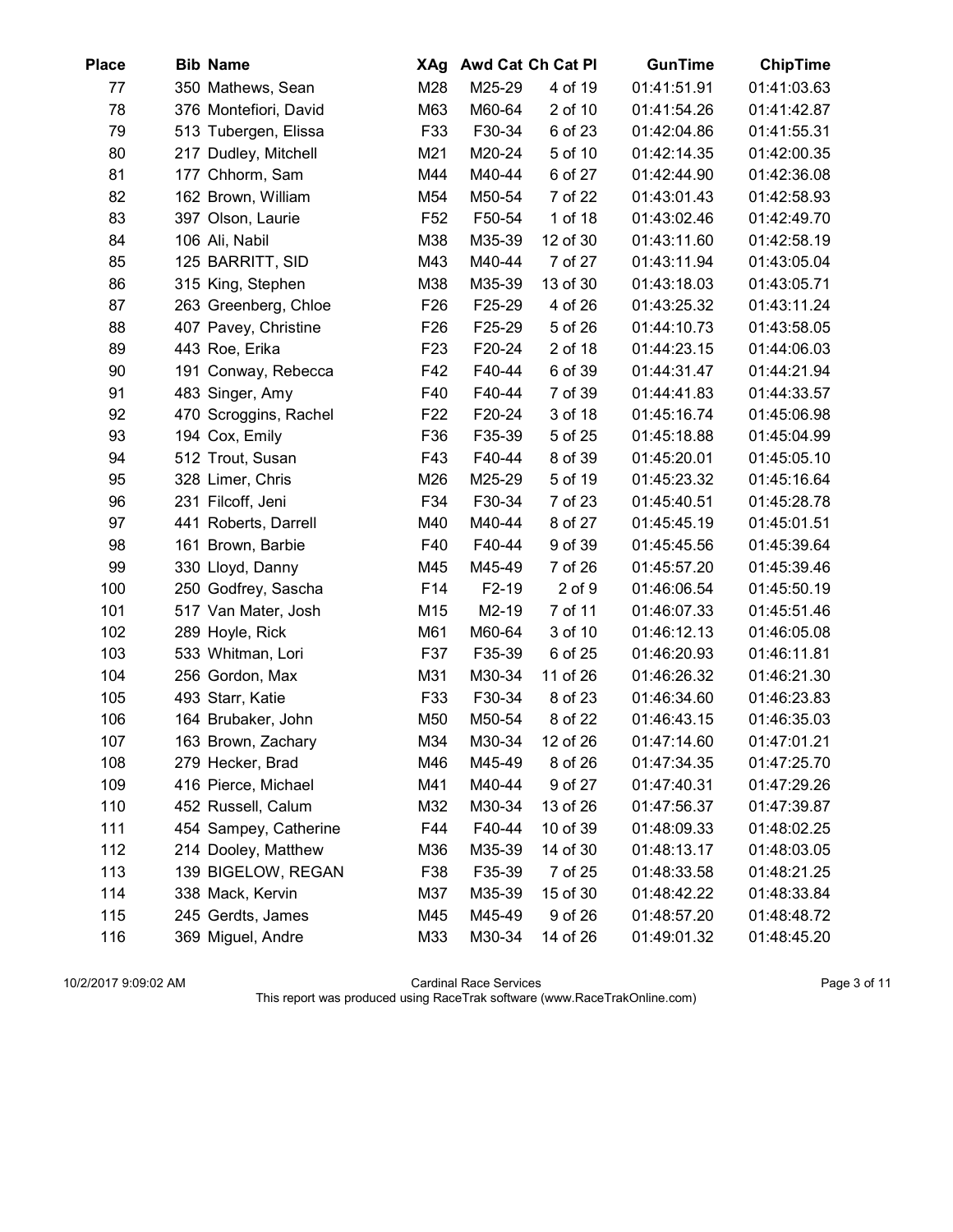| <b>Place</b> | <b>Bib Name</b>         | XAg             |         | Awd Cat Ch Cat Pl | GunTime     | <b>ChipTime</b> |
|--------------|-------------------------|-----------------|---------|-------------------|-------------|-----------------|
| 117          | 291 Hunter, Jon         | M55             | M55-59  | 4 of 17           | 01:49:04.31 | 01:48:51.61     |
| 118          | 537 Wieand, David       | M25             | M25-29  | 6 of 19           | 01:49:05.63 | 01:48:36.74     |
| 119          | 438 Richman, Barak      | M47             | M45-49  | 10 of 26          | 01:49:17.73 | 01:49:01.50     |
| 120          | 471 Scroggins, Teresa   | F <sub>51</sub> | F50-54  | 2 of 18           | 01:49:18.60 | 01:49:08.93     |
| 121          | 546 Witkin, Chloe       | F <sub>25</sub> | F25-29  | 6 of 26           | 01:49:18.85 | 01:48:54.58     |
| 122          | 348 Matera, Kathy       | F <sub>54</sub> | F50-54  | 3 of 18           | 01:49:35.78 | 01:49:30.89     |
| 123          | 518 Van Slyke, Adam     | M39             | M35-39  | 16 of 30          | 01:49:46.94 | 01:49:41.91     |
| 124          | 385 Nambiar, Shyam      | M28             | M25-29  | 7 of 19           | 01:49:49.46 | 01:49:30.00     |
| 125          | 488 Southgate, Mark     | M51             | M50-54  | 9 of 22           | 01:49:50.52 | 01:49:39.14     |
| 126          | 184 Cobb, Michael       | M49             | M45-49  | 11 of 26          | 01:49:53.12 | 01:49:33.69     |
| 127          | 183 Clossick, Tina      | F46             | F45-49  | 3 of 33           | 01:50:43.59 | 01:50:32.76     |
| 128          | 193 Corina, Debbie      | F46             | F45-49  | 4 of 33           | 01:51:06.69 | 01:50:56.54     |
| 129          | 448 Ross, Mary          | F44             | F40-44  | 11 of 39          | 01:51:22.77 | 01:51:08.74     |
| 130          | 559 Hollowell, Brent    | M54             | M50-54  | 10 of 22          | 01:51:37.80 | 01:51:32.49     |
| 131          | 103 Adler, Evan         | M39             | M35-39  | 17 of 30          | 01:51:45.54 | 01:51:24.23     |
| 132          | 368 Meyer, Andrew       | M39             | M35-39  | 18 of 30          | 01:51:58.88 | 01:51:48.19     |
| 133          | 393 Northen, John       | M67             | M65-69  | 1 of $4$          | 01:52:10.15 | 01:52:05.50     |
| 134          | 333 Lowe, Charles       | M58             | M55-59  | 5 of 17           | 01:52:17.69 | 01:51:58.86     |
| 135          | 290 Hughes, Brittany    | F <sub>20</sub> | F20-24  | 4 of 18           | 01:52:18.36 | 01:51:57.36     |
| 136          | 299 Johnson, Emma       | F <sub>19</sub> | F2-19   | 3 of 9            | 01:52:23.67 | 01:52:03.36     |
| 137          | 192 Corcoran, Misty     | F37             | F35-39  | 8 of 25           | 01:52:25.61 | 01:52:14.00     |
| 138          | 510 Townsend, Kaitlyn   | F <sub>24</sub> | F20-24  | 5 of 18           | 01:52:47.88 | 01:52:26.31     |
| 139          | 310 Kent, Chloe         | F <sub>18</sub> | F2-19   | 4 of 9            | 01:52:58.63 | 01:52:38.33     |
| 140          | 373 Miller, Lindsey     | F31             | F30-34  | 9 of 23           | 01:53:03.81 | 01:52:47.98     |
| 141          | 266 Hamann, Alexandra   | F <sub>18</sub> | $F2-19$ | 5 of 9            | 01:53:38.53 | 01:53:31.34     |
| 142          | 358 McCarthy, Daniel    | M26             | M25-29  | 9 of 19           | 01:53:42.16 | 01:53:27.38     |
| 143          | 474 Shank, James        | M57             | M55-59  | 6 of 17           | 01:53:44.35 | 01:52:58.64     |
| 144          | 132 Belin, Josh         | M26             | M25-29  | 8 of 19           | 01:53:49.09 | 01:53:19.49     |
| 145          | 476 Sheppard, Arthur    | M39             | M35-39  | 20 of 30          | 01:54:02.30 | 01:53:51.08     |
| 146          | 485 Skrajna, Aleksandra | F30             | F30-34  | 10 of 23          | 01:54:09.04 | 01:53:43.59     |
| 147          | 335 M Velazquez, Robeto | M38             | M35-39  | 19 of 30          | 01:54:35.93 | 01:53:17.66     |
| 148          | 260 Granger, Lauren     | F34             | F30-34  | 11 of 23          | 01:54:49.17 | 01:54:23.97     |
| 149          | 503 Tart, Eric          | M41             | M40-44  | 10 of 27          | 01:54:50.65 | 01:54:32.52     |
| 150          | 142 Bollinger, Bryan    | M37             | M35-39  | 21 of 30          | 01:55:14.74 | 01:55:00.36     |
| 151          | 168 Cagle, Stephen      | M31             | M30-34  | 15 of 26          | 01:55:20.06 | 01:54:40.76     |
| 152          | 539 Wilging, Sally      | F <sub>53</sub> | F50-54  | 4 of 18           | 01:55:25.17 | 01:55:08.69     |
| 153          | 317 Knight, Jason       | M37             | M35-39  | 22 of 30          | 01:55:35.59 | 01:55:26.93     |
| 154          | 261 Gray, Nicola        | F <sub>28</sub> | F25-29  | 7 of 26           | 01:55:39.69 | 01:55:24.46     |
| 155          | 137 Bernstein, Marc     | M49             | M45-49  | 12 of 26          | 01:55:52.05 | 01:55:42.25     |
| 156          | 186 Cole, Adam          | M42             | M40-44  | 11 of 27          | 01:56:02.32 | 01:55:42.32     |

10/2/2017 9:09:04 AM Cardinal Race Services Page 4 of 11 This report was produced using RaceTrak software (www.RaceTrakOnline.com)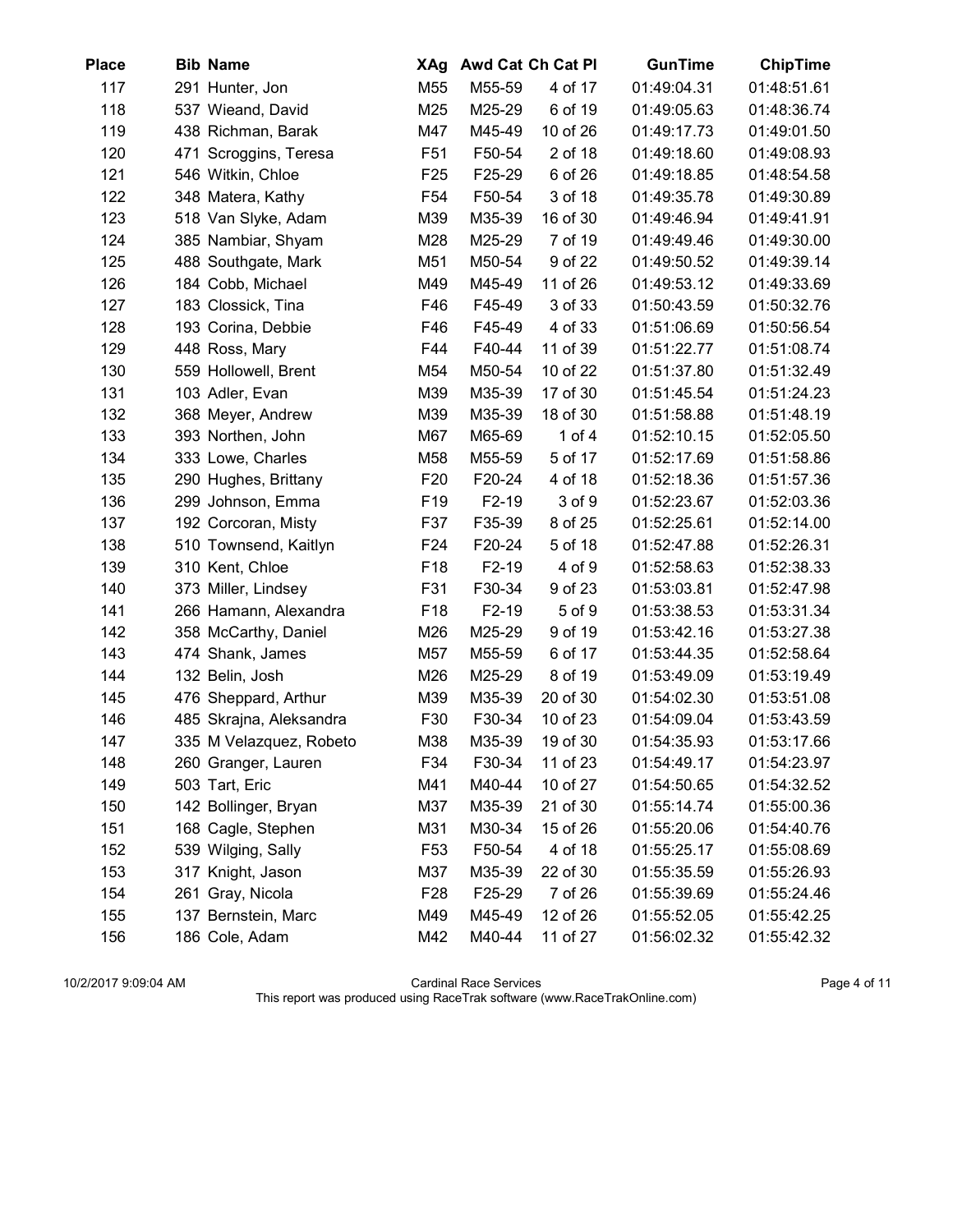| <b>Place</b> | <b>Bib Name</b>        | XAg             |        | Awd Cat Ch Cat Pl | <b>GunTime</b> | <b>ChipTime</b> |
|--------------|------------------------|-----------------|--------|-------------------|----------------|-----------------|
| 157          | 345 Marsh, Alex        | F38             | F35-39 | 9 of 25           | 01:56:14.86    | 01:56:04.31     |
| 158          | 166 Burton, Greg       | M29             | M25-29 | 10 of 19          | 01:56:28.77    | 01:56:07.49     |
| 159          | 117 Ayers, Nora        | F <sub>27</sub> | F25-29 | 8 of 26           | 01:56:33.17    | 01:56:07.82     |
| 160          | 477 Shook, Kristen     | F34             | F30-34 | 12 of 23          | 01:56:36.29    | 01:56:11.86     |
| 161          | 541 Williams, Brett    | M34             | M30-34 | 16 of 26          | 01:56:44.04    | 01:56:27.58     |
| 162          | 343 Manwaring, Jim     | M62             | M60-64 | 4 of 10           | 01:56:48.38    | 01:56:27.79     |
| 163          | 371 Milla, Cecilia     | F43             | F40-44 | 12 of 39          | 01:57:01.20    | 01:56:42.90     |
| 164          | 462 Schmoll, Martin    | M53             | M50-54 | 11 of 22          | 01:57:17.07    | 01:56:50.55     |
| 165          | 447 Ross, John         | M46             | M45-49 | 13 of 26          | 01:57:19.02    | 01:57:03.44     |
| 166          | 569 Clar, Justin       | M33             | M30-34 | 17 of 26          | 01:57:33.65    | 01:57:19.09     |
| 167          | 572 O'Brien, Cara      | F40             | F40-44 | 13 of 39          | 01:57:39.82    | 01:57:31.44     |
| 168          | 600 Sullivan, Mark     | M21             | M20-24 | 6 of 10           | 01:57:54.78    | 01:57:43.63     |
| 169          | 319 Krebs, Ken         | M56             | M55-59 | 7 of 17           | 01:58:04.00    | 01:57:49.76     |
| 170          | 271 Harris, Emma       | F <sub>17</sub> | F2-19  | 6 of 9            | 01:58:20.89    | 01:58:10.10     |
| 171          | 146 Boretti, Matthew   | M46             | M45-49 | 14 of 26          | 01:58:39.31    | 01:58:15.55     |
| 172          | 336 Machovec, Kelly    | F39             | F35-39 | 10 of 25          | 01:58:47.03    | 01:58:25.75     |
| 173          | 104 Agan, Erin         | F38             | F35-39 | 11 of 25          | 01:59:15.65    | 01:58:58.55     |
| 174          | 554 Adams, Kia         | F41             | F40-44 | 14 of 39          | 01:59:16.39    | 01:58:52.69     |
| 175          | 198 Crow, Alex         | F <sub>20</sub> | F20-24 | 6 of 18           | 01:59:18.55    | 01:59:00.57     |
| 176          | 147 Bornbusch, Alan    | M56             | M55-59 | 8 of 17           | 01:59:35.51    | 01:59:08.98     |
| 177          | 126 Barsness, Kari     | F43             | F40-44 | 15 of 39          | 01:59:36.01    | 01:59:13.26     |
| 178          | 490 Sprehe, Adam       | M38             | M35-39 | 23 of 30          | 01:59:47.50    | 01:59:37.98     |
| 179          | 169 Carbonara, Jocelyn | F44             | F40-44 | 16 of 39          | 01:59:48.13    | 01:59:23.69     |
| 180          | 515 Tuohy, Sarah       | F <sub>24</sub> | F20-24 | 7 of 18           | 01:59:56.28    | 01:59:24.79     |
| 181          | 285 Hincks, Dare       | F24             | F20-24 | 8 of 18           | 02:00:01.46    | 01:59:25.39     |
| 182          | 298 Japzon, Jessie     | F31             | F30-34 | 14 of 23          | 02:00:14.79    | 01:59:49.53     |
| 183          | 274 Harver, Dylan      | M30             | M30-34 | 18 of 26          | 02:00:18.50    | 01:59:49.18     |
| 184          | 138 Berrien, Kate      | F48             | F45-49 | 5 of 33           | 02:00:18.50    | 01:59:56.18     |
| 185          | 275 Harver, Emma       | F <sub>26</sub> | F25-29 | 9 of 26           | 02:00:19.07    | 01:59:49.96     |
| 186          | 558 Ayers, Jordan      | M30             | M30-34 | 19 of 26          | 02:00:21.13    | 01:59:54.57     |
| 187          | 341 Malone, Clara      | F34             | F30-34 | 13 of 23          | 02:00:21.70    | 01:59:46.14     |
| 188          | 175 Chappel, Bethany   | F32             | F30-34 | 15 of 23          | 02:00:31.44    | 02:00:18.48     |
| 189          | 334 Lowe, Kelly        | F42             | F40-44 | 17 of 39          | 02:00:37.76    | 02:00:26.34     |
| 190          | 463 Schreur, Karin     | F47             | F45-49 | 6 of 33           | 02:00:54.78    | 02:00:23.10     |
| 191          | 211 Denehy, Kathy      | F40             | F40-44 | 18 of 39          | 02:00:59.89    | 02:00:52.23     |
| 192          | 395 Obenshain, Cedelia | F <sub>16</sub> | F2-19  | 7 of 9            | 02:01:22.98    | 02:01:01.21     |
| 193          | 111 Anile, Teresa      | F <sub>50</sub> | F50-54 | 5 of 18           | 02:01:28.93    | 02:01:16.30     |
| 194          | 549 Wyar, Dan          | M32             | M30-34 | 20 of 26          | 02:01:40.74    | 02:01:23.04     |
| 195          | 465 Scimone, Claire    | F35             | F35-39 | 12 of 25          | 02:01:46.63    | 02:01:27.44     |
| 196          | 346 Marvin, Christina  | F <sub>26</sub> | F25-29 | 10 of 26          | 02:01:57.30    | 02:01:38.86     |

10/2/2017 9:09:07 AM Cardinal Race Services Page 5 of 11 This report was produced using RaceTrak software (www.RaceTrakOnline.com)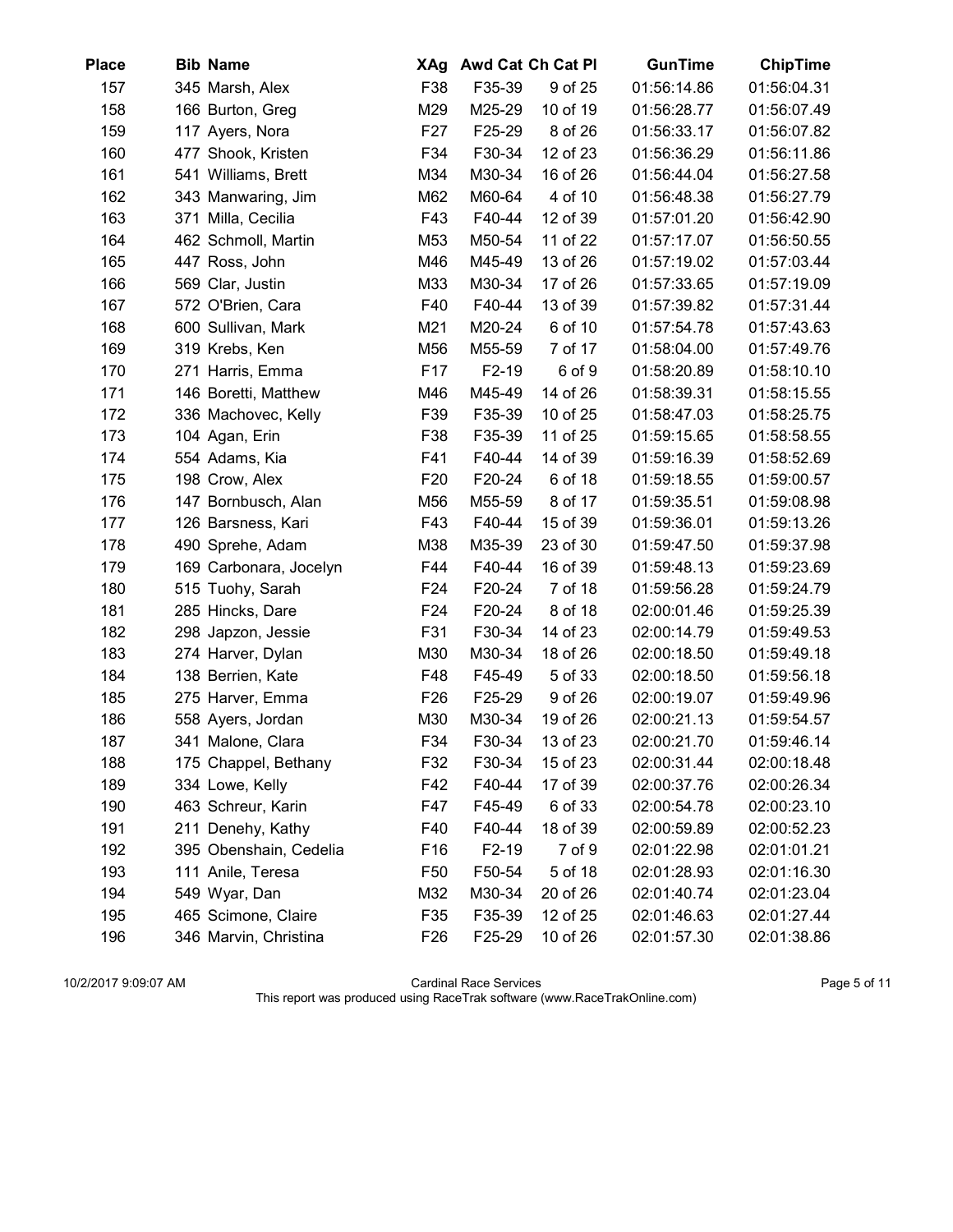| <b>Place</b> | <b>Bib Name</b>         | XAg             |        | Awd Cat Ch Cat PI | <b>GunTime</b> | <b>ChipTime</b> |
|--------------|-------------------------|-----------------|--------|-------------------|----------------|-----------------|
| 197          | 179 Peet, Andrea        | F36             | F35-39 | 13 of 25          | 02:02:14.95    | 02:02:12.60     |
| 198          | 405 Patel, Akshar       | M22             | M20-24 | 7 of 10           | 02:02:30.53    | 02:02:09.32     |
| 199          | 218 Dunn, Martha        | F <sub>54</sub> | F50-54 | 6 of 18           | 02:02:33.08    | 02:02:20.37     |
| 200          | 381 Mullis, Randy       | M57             | M55-59 | 9 of 17           | 02:02:36.75    | 02:02:22.32     |
| 201          | 165 Bryce, Carl         | M31             | M30-34 | 21 of 26          | 02:02:48.30    | 02:02:08.87     |
| 202          | 258 Graham, Karen       | F45             | F45-49 | 7 of 33           | 02:02:52.69    | 02:02:37.76     |
| 203          | 361 McNamara, Kalavik   | F <sub>25</sub> | F25-29 | 11 of 26          | 02:02:58.82    | 02:02:22.11     |
| 204          | 337 MacIntosh, Erik     | M28             | M25-29 | 11 of 19          | 02:03:09.42    | 02:02:55.76     |
| 205          | 155 Bream, Steve        | M48             | M45-49 | 15 of 26          | 02:03:13.02    | 02:02:59.08     |
| 206          | 353 Matthews, Scott     | M39             | M35-39 | 24 of 30          | 02:03:14.40    | 02:02:59.84     |
| 207          | 536 Wieand, Bruce       | M60             | M60-64 | 5 of 10           | 02:03:19.48    | 02:02:49.99     |
| 208          | 486 Slawson, Kim        | F48             | F45-49 | 8 of 33           | 02:03:30.51    | 02:03:19.83     |
| 209          | 154 Bray, Casey         | F <sub>25</sub> | F25-29 | 12 of 26          | 02:03:36.88    | 02:03:17.03     |
| 210          | 480 Simon, Corey        | M40             | M40-44 | 13 of 27          | 02:03:37.56    | 02:03:23.28     |
| 211          | 349 Mathews, Amanda     | F <sub>27</sub> | F25-29 | 13 of 26          | 02:03:39.10    | 02:03:25.85     |
| 212          | 221 Edwards, Kevin      | M43             | M40-44 | 12 of 27          | 02:03:42.86    | 02:03:22.82     |
| 213          | 342 mann, kimberly      | F45             | F45-49 | 9 of 33           | 02:03:54.70    | 02:03:34.06     |
| 214          | 294 Irish, Tad          | M45             | M45-49 | 16 of 26          | 02:03:58.40    | 02:03:35.88     |
| 215          | 446 Rosenthal, Jeffrey  | M45             | M45-49 | 17 of 26          | 02:04:09.08    | 02:03:45.19     |
| 216          | 243 Gambill, Renee      | F46             | F45-49 | 10 of 33          | 02:04:21.81    | 02:03:57.02     |
| 217          | 457 Santos, Nicole      | F31             | F30-34 | 16 of 23          | 02:04:34.16    | 02:04:13.84     |
| 218          | 300 Johnson, Kip        | M51             | M50-54 | 12 of 22          | 02:05:01.94    | 02:04:45.21     |
| 219          | 530 Wheelis, Sandi      | F46             | F45-49 | 11 of 33          | 02:05:02.14    | 02:04:44.96     |
| 220          | 548 Worrell, Andrew     | M25             | M25-29 | 12 of 19          | 02:05:51.70    | 02:05:38.87     |
| 221          | 307 Kearney, James      | M43             | M40-44 | 14 of 27          | 02:05:55.10    | 02:05:29.45     |
| 222          | 240 Freeman, JD         | M38             | M35-39 | 25 of 30          | 02:06:05.05    | 02:05:32.67     |
| 223          | 400 Orr, Jennie         | F40             | F40-44 | 19 of 39          | 02:06:29.97    | 02:06:06.27     |
| 224          | 516 Tyll, David         | M43             | M40-44 | 15 of 27          | 02:06:40.41    | 02:06:08.72     |
| 225          | 439 Richman, Laura      | F47             | F45-49 | 12 of 33          | 02:06:58.98    | 02:06:42.32     |
| 226          | 188 Colebaugh, Sarah    | F <sub>20</sub> | F20-24 | 9 of 18           | 02:07:03.64    | 02:06:42.28     |
| 227          | 521 Wall, Mark          | M34             | M30-34 | 22 of 26          | 02:07:32.79    | 02:06:46.23     |
| 228          | 562 Abramson, Kyle      | M44             | M40-44 | 16 of 27          | 02:07:33.55    | 02:07:09.43     |
| 229          | 293 Hutchinson, Zachary | M29             | M25-29 | 13 of 19          | 02:07:42.42    | 02:07:09.69     |
| 230          | 374 Mitchell, Sara      | F36             | F35-39 | 14 of 25          | 02:07:49.40    | 02:07:33.13     |
| 231          | 415 phillips, wyatt     | M19             | M2-19  | 8 of 11           | 02:07:51.10    | 02:07:33.16     |
| 232          | 234 Foote, William      | M53             | M50-54 | 14 of 22          | 02:07:53.97    | 02:07:35.91     |
| 233          | 134 Bennett, Vanessa    | F <sub>25</sub> | F25-29 | 14 of 26          | 02:08:10.42    | 02:07:47.80     |
| 234          | 458 Saunders, Gary      | M64             | M60-64 | 6 of 10           | 02:08:12.37    | 02:07:30.64     |
| 235          | 526 Werden, Andrew      | M51             | M50-54 | 13 of 22          | 02:08:13.07    | 02:07:35.27     |
| 236          | 105 Alexander, Steven   | M45             | M45-49 | 18 of 26          | 02:08:15.49    | 02:07:10.26     |

10/2/2017 9:09:09 AM Cardinal Race Services Page 6 of 11 This report was produced using RaceTrak software (www.RaceTrakOnline.com)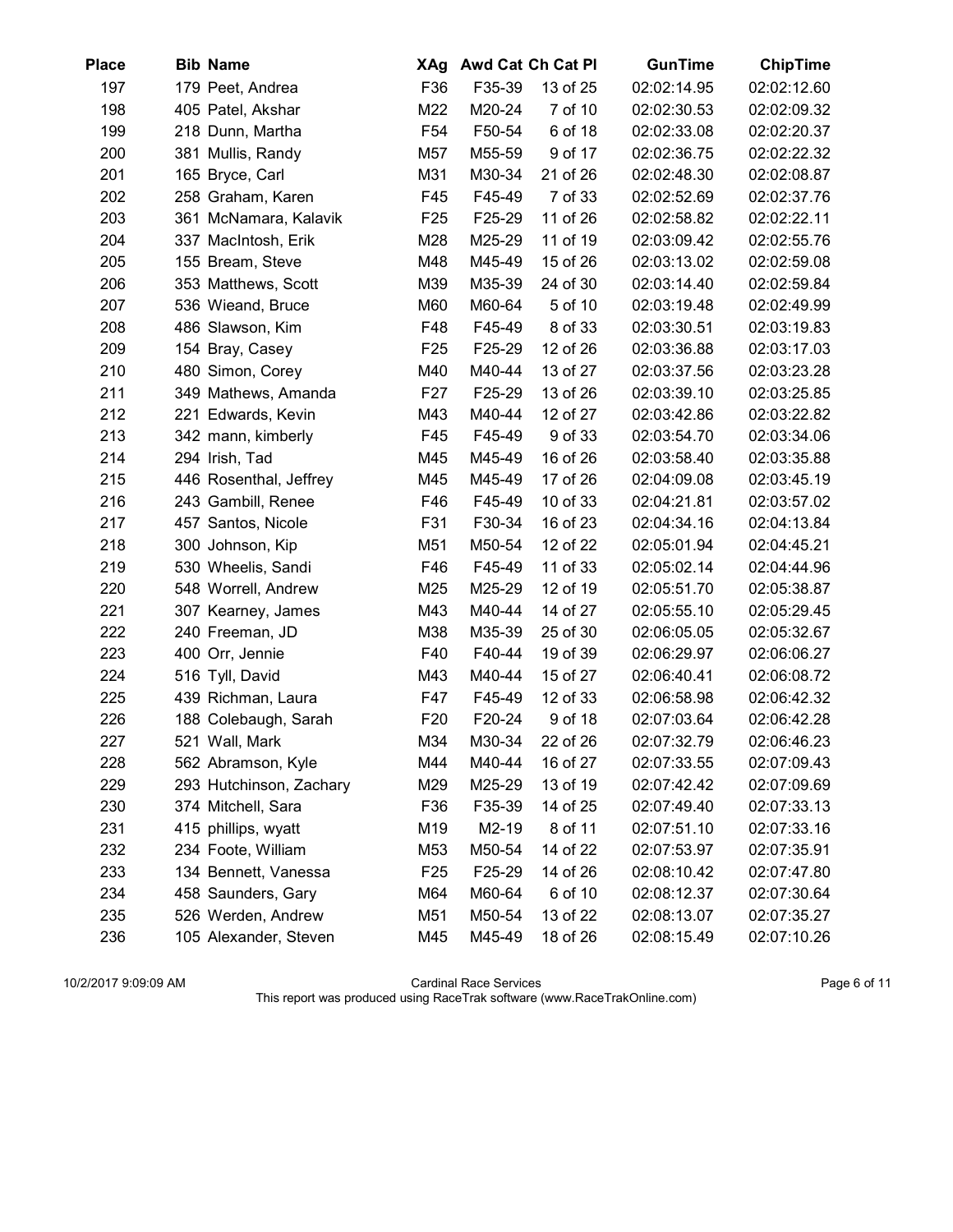| <b>Place</b> | <b>Bib Name</b>         | XAg             |        | Awd Cat Ch Cat PI | GunTime     | <b>ChipTime</b> |
|--------------|-------------------------|-----------------|--------|-------------------|-------------|-----------------|
| 237          | 511 TROST, BILL         | M46             | M45-49 | 19 of 26          | 02:08:27.36 | 02:07:57.81     |
| 238          | 252 Goding, Rachel      | F <sub>20</sub> | F20-24 | 10 of 18          | 02:08:40.67 | 02:08:18.98     |
| 239          | 251 Goding, Cindy       | F <sub>54</sub> | F50-54 | 7 of 18           | 02:08:41.07 | 02:08:20.44     |
| 240          | 241 Fried, Mike         | M49             | M45-49 | 20 of 26          | 02:08:42.60 | 02:08:14.14     |
| 241          | 207 Davis, Alison       | F <sub>25</sub> | F25-29 | 15 of 26          | 02:08:59.34 | 02:08:33.57     |
| 242          | 112 Annis, Izabela      | F41             | F40-44 | 20 of 39          | 02:09:15.81 | 02:08:50.93     |
| 243          | 344 Marino, Heather     | F36             | F35-39 | 15 of 25          | 02:09:21.45 | 02:09:00.69     |
| 244          | 181 Clewley, Andrea     | F40             | F40-44 | 21 of 39          | 02:09:32.41 | 02:09:10.43     |
| 245          | 205 Dais, Jaslin        | F <sub>29</sub> | F25-29 | 16 of 26          | 02:09:33.04 | 02:09:08.01     |
| 246          | 479 Sillaman, Samantha  | F <sub>23</sub> | F20-24 | 11 of 18          | 02:09:34.10 | 02:09:34.10     |
| 247          | 464 Schwartz, Scott     | M29             | M25-29 | 14 of 19          | 02:09:36.11 | 02:09:08.67     |
| 248          | 325 Lawson, Merissa     | F39             | F35-39 | 16 of 25          | 02:09:37.65 | 02:09:05.20     |
| 249          | 320 Kuglitsch, Jeff     | M65             | M65-69 | $2$ of $4$        | 02:09:44.58 | 02:09:02.45     |
| 250          | 392 Nickerson, Nick     | M71             | M70-74 | $1$ of $3$        | 02:10:06.98 | 02:09:47.20     |
| 251          | 187 Cole, Allen         | M42             | M40-44 | 18 of 27          | 02:10:19.14 | 02:09:58.72     |
| 252          | 444 Roman, Hector       | M44             | M40-44 | 17 of 27          | 02:10:30.71 | 02:09:45.41     |
| 253          | 434 Reaves, Dick        | M68             | M65-69 | 3 of 4            | 02:10:32.44 | 02:10:09.78     |
| 254          | 519 Vaughn, Libby       | F46             | F45-49 | 13 of 33          | 02:11:15.57 | 02:10:43.11     |
| 255          | 555 Boykin, Dominique   | M37             | M35-39 | 26 of 30          | 02:11:18.36 | 02:10:53.34     |
| 256          | 226 Farmer, Josh        | M26             | M25-29 | 15 of 19          | 02:11:41.48 | 02:10:52.82     |
| 257          | 445 Roney, Bryan        | M41             | M40-44 | 19 of 27          | 02:12:41.44 | 02:12:30.19     |
| 258          | 506 Tennant, Shannon    | F43             | F40-44 | 22 of 39          | 02:13:23.24 | 02:12:48.26     |
| 259          | 157 Brock, Kennedy      | M22             | M20-24 | 8 of 10           | 02:13:34.69 | 02:13:12.20     |
| 260          | 557 Ensslin, Paul       | M57             | M55-59 | 10 of 17          | 02:13:37.64 | 02:13:18.83     |
| 261          | 318 Knight, Larry       | M74             | M70-74 | $2$ of $3$        | 02:13:49.32 | 02:13:25.42     |
| 262          | 502 Tanhueco, Christine | F45             | F45-49 | 15 of 33          | 02:13:58.49 | 02:13:40.10     |
| 263          | 567 Foote, Trevor       | M52             | M50-54 | 15 of 22          | 02:14:00.57 | 02:13:43.63     |
| 264          | 197 Crittenden, Hilary  | F45             | F45-49 | 14 of 33          | 02:14:01.14 | 02:13:32.00     |
| 265          | 473 Semmel, Debbie      | F <sub>55</sub> | F55-59 | $1$ of $9$        | 02:14:02.59 | 02:13:33.35     |
| 266          | 284 Hildebrand, John    | M45             | M45-49 | 21 of 26          | 02:14:22.44 | 02:13:48.00     |
| 267          | 242 Friedrich, Chris    | M45             | M45-49 | 22 of 26          | 02:14:28.93 | 02:14:28.93     |
| 268          | 272 Harrison, Jan       | F <sub>59</sub> | F55-59 | $2$ of $9$        | 02:14:44.20 | 02:14:10.98     |
| 269          | 563 Spada, Jennifer     | F40             | F40-44 | 23 of 39          | 02:14:44.92 | 02:14:05.69     |
| 270          | 301 Johnson, LaRee      | F45             | F45-49 | 16 of 33          | 02:14:45.95 | 02:14:03.99     |
| 271          | 553 Zester, Sydney      | F <sub>23</sub> | F20-24 | 12 of 18          | 02:14:54.24 | 02:14:26.67     |
| 272          | 355 McAdams, Margaret   | F52             | F50-54 | 8 of 18           | 02:15:03.93 | 02:14:51.87     |
| 273          | 176 Cheney, Catherine   | F <sub>23</sub> | F20-24 | 13 of 18          | 02:15:09.74 | 02:14:38.93     |
| 274          | 281 Helmer, Laurie      | F54             | F50-54 | 9 of 18           | 02:15:35.77 | 02:15:08.66     |
| 275          | 253 Goings, Kevin       | M52             | M50-54 | 16 of 22          | 02:15:40.43 | 02:15:13.95     |
| 276          | 101 Achtelstetter, Ralf | M53             | M50-54 | 17 of 22          | 02:15:54.44 | 02:15:18.20     |

10/2/2017 9:09:11 AM Cardinal Race Services Page 7 of 11 This report was produced using RaceTrak software (www.RaceTrakOnline.com)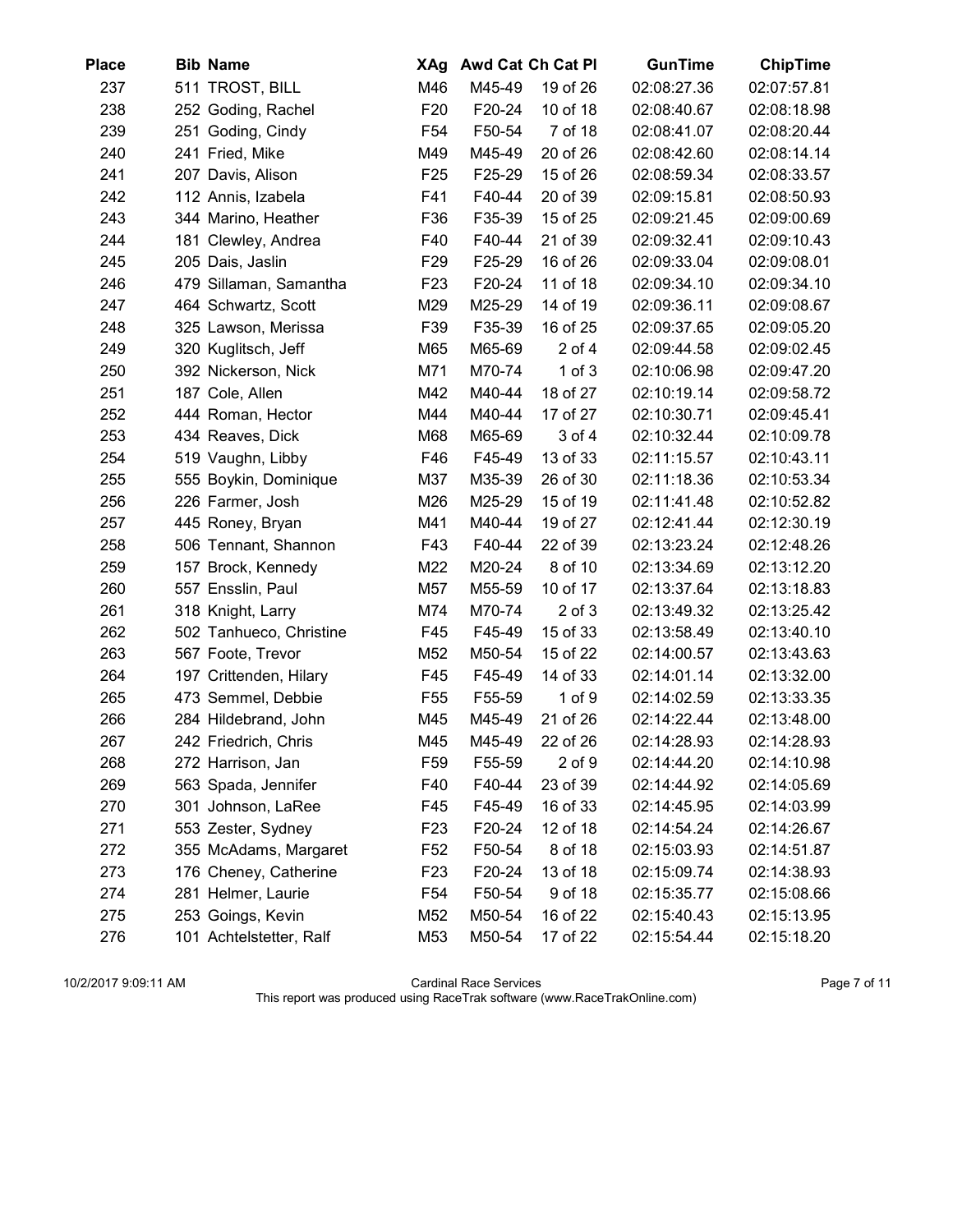| <b>Place</b> | <b>Bib Name</b>             | XAg             |        | Awd Cat Ch Cat Pl | <b>GunTime</b> | <b>ChipTime</b> |
|--------------|-----------------------------|-----------------|--------|-------------------|----------------|-----------------|
| 277          | 254 Gong, Xun               | M31             | M30-34 | 23 of 26          | 02:16:05.83    | 02:15:04.38     |
| 278          | 327 Lester, Rachael         | F <sub>27</sub> | F25-29 | 17 of 26          | 02:16:05.87    | 02:15:07.11     |
| 279          | 387 Nelson, Brittany        | F <sub>28</sub> | F25-29 | 18 of 26          | 02:16:55.97    | 02:16:44.31     |
| 280          | 276 Haslam, Claire          | F36             | F35-39 | 17 of 25          | 02:17:14.00    | 02:16:56.84     |
| 281          | 277 Haslam, Lacey           | F34             | F30-34 | 17 of 23          | 02:17:14.37    | 02:16:57.32     |
| 282          | 542 williams, doug          | m59             | M55-59 | 11 of 17          | 02:17:15.55    | 02:16:57.82     |
| 283          | 121 Baran, Dominika         | F44             | F40-44 | 24 of 39          | 02:17:38.99    | 02:17:03.58     |
| 284          | 170 Carter, Renee           | F33             | F30-34 | 18 of 23          | 02:17:55.35    | 02:17:19.95     |
| 285          | 520 Vernia, Hannah          | F <sub>29</sub> | F25-29 | 19 of 26          | 02:18:32.10    | 02:17:47.36     |
| 286          | 316 Klein, Cheryl           | F48             | F45-49 | 17 of 33          | 02:18:32.43    | 02:17:53.70     |
| 287          | 185 cohen-mazurowski, Kelly | F31             | F30-34 | 19 of 23          | 02:18:32.46    | 02:17:47.59     |
| 288          | 497 storrow, lee            | m28             | M25-29 | 16 of 19          | 02:18:54.08    | 02:18:38.03     |
| 289          | 297 James, Robert           | M48             | M45-49 | 23 of 26          | 02:19:14.83    | 02:18:50.63     |
| 290          | 414 phillips, taylor        | M56             | M55-59 | 12 of 17          | 02:19:22.32    | 02:19:03.43     |
| 291          | 449 Rossi, Jennifer         | F36             | F35-39 | 18 of 25          | 02:19:31.08    | 02:18:56.89     |
| 292          | 484 Sinisterra, Manuela     | F <sub>21</sub> | F20-24 | 14 of 18          | 02:19:57.14    | 02:19:22.58     |
| 293          | 450 Ruback, Paul            | M18             | M2-19  | 9 of 11           | 02:20:06.22    | 02:19:34.29     |
| 294          | 323 Larson, Elijah          | M16             | M2-19  | 10 of 11          | 02:20:06.41    | 02:19:34.47     |
| 295          | 128 Baudhuin, Kimberly      | F <sub>21</sub> | F20-24 | 15 of 18          | 02:20:31.39    | 02:19:56.72     |
| 296          | 135 Berasi, Carli           | F <sub>21</sub> | F20-24 | 16 of 18          | 02:20:31.66    | 02:19:57.11     |
| 297          | 571 Dove, Mario             | F43             | F40-44 | 25 of 39          | 02:20:46.19    | 02:19:49.40     |
| 298          | 215 Douillet, Christelle    | F49             | F45-49 | 18 of 33          | 02:20:47.83    | 02:20:47.83     |
| 299          | 257 gorman, gabrielle       | F <sub>21</sub> | F20-24 | 17 of 18          | 02:21:13.53    | 02:20:49.72     |
| 300          | 331 Lloyd, Traci            | F45             | F45-49 | 19 of 33          | 02:21:32.25    | 02:21:13.81     |
| 301          | 366 Menefee, Matt           | M34             | M30-34 | 24 of 26          | 02:21:40.81    | 02:21:04.82     |
| 302          | 435 reddington, krista      | F43             | F40-44 | 26 of 39          | 02:21:48.18    | 02:21:14.93     |
| 303          | 141 Blackwell, John         | M52             | M50-54 | 18 of 22          | 02:21:48.83    | 02:21:22.72     |
| 304          | 340 Malmberg, Rachel        | F <sub>28</sub> | F25-29 | 20 of 26          | 02:22:02.28    | 02:21:18.63     |
| 305          | 153 Brandon, Ashley         | F34             | F30-34 | 20 of 23          | 02:22:08.66    | 02:21:24.59     |
| 306          | 148 Boxter, John            | M31             | M30-34 | 25 of 26          | 02:22:11.58    | 02:21:45.38     |
| 307          | 433 read, emily             | f62             | F60-64 | $1$ of $3$        | 02:22:25.70    | 02:22:15.54     |
| 308          | 246 Germenis, Jerry         | M62             | M60-64 | 7 of 10           | 02:22:31.40    | 02:22:31.40     |
| 309          | 314 King, John              | M44             | M40-44 | 20 of 27          | 02:22:35.99    | 02:22:03.96     |
| 310          | 219 Dye, Bonnie             | F41             | F40-44 | 27 of 39          | 02:23:07.77    | 02:22:22.78     |
| 311          | 351 Matter, Gregory         | M40             | M40-44 | 21 of 27          | 02:23:11.95    | 02:22:31.74     |
| 312          | 302 Johnson, Michael        | M43             | M40-44 | 22 of 27          | 02:24:31.80    | 02:23:34.77     |
| 313          | 552 Yocum, Benjamin         | M57             | M55-59 | 13 of 17          | 02:24:32.46    | 02:23:33.15     |
| 314          | 525 Wattley, Davan          | M35             | M35-39 | 27 of 30          | 02:24:47.01    | 02:24:31.37     |
| 315          | 354 Maxwell, Stuart         | M68             | M65-69 | 4 of 4            | 02:26:16.35    | 02:25:39.91     |
| 316          | 547 Woods, Kenneth          | M43             | M40-44 | 23 of 27          | 02:26:25.11    | 02:25:47.06     |

10/2/2017 9:09:13 AM Cardinal Race Services Page 8 of 11 This report was produced using RaceTrak software (www.RaceTrakOnline.com)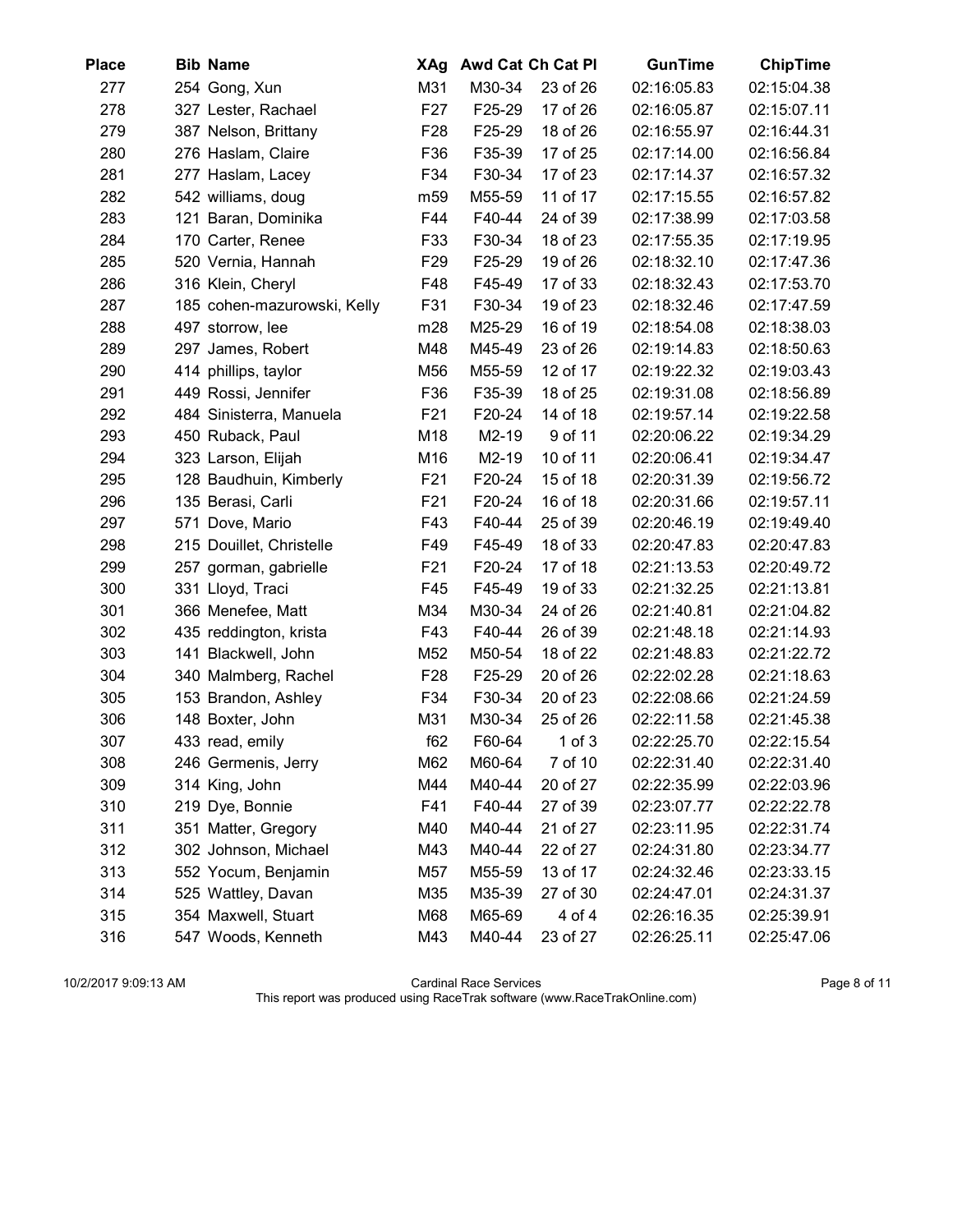| Place | <b>Bib Name</b>               | XAg             |        | Awd Cat Ch Cat Pl | <b>GunTime</b> | <b>ChipTime</b> |
|-------|-------------------------------|-----------------|--------|-------------------|----------------|-----------------|
| 317   | 362 McNamara, Shawn           | M62             | M60-64 | 8 of 10           | 02:26:51.15    | 02:26:10.70     |
| 318   | 504 Tavernise, Adriana        | F45             | F45-49 | 20 of 33          | 02:26:52.74    | 02:26:11.57     |
| 319   | 286 Honeycutt, Wanda          | F47             | F45-49 | 21 of 33          | 02:27:33.69    | 02:26:55.50     |
| 320   | 459 Saunders, Pam             | F <sub>53</sub> | F50-54 | 10 of 18          | 02:27:40.97    | 02:27:00.15     |
| 321   | 199 Cunningham, Jayne         | F61             | F60-64 | $2$ of $3$        | 02:28:00.92    | 02:27:05.41     |
| 322   | 133 Bennett, Arthur           | M51             | M50-54 | 19 of 22          | 02:28:14.31    | 02:27:31.23     |
| 323   | 228 Fernandez, Rebecca        | F34             | F30-34 | 21 of 23          | 02:28:19.79    | 02:27:37.20     |
| 324   | 384 Nair, Soumya              | F <sub>28</sub> | F25-29 | 21 of 26          | 02:28:57.50    | 02:28:16.28     |
| 325   | 424 Prichard, Kathy           | F <sub>53</sub> | F50-54 | 11 of 18          | 02:30:31.22    | 02:29:58.35     |
| 326   | 564 Eppinger, Arleen          | F <sub>55</sub> | F55-59 | 3 of 9            | 02:30:39.76    | 02:30:02.44     |
| 327   | 528 Wessinger, Lucy           | F34             | F30-34 | 22 of 23          | 02:30:48.75    | 02:30:04.77     |
| 328   | 212 DePeal, Thomas            | M50             | M50-54 | 20 of 22          | 02:31:03.47    | 02:30:08.89     |
| 329   | 556 Young, Debbie             | F47             | F45-49 | 22 of 33          | 02:31:50.06    | 02:31:12.64     |
| 330   | 248 Gibson, Melody            | F43             | F40-44 | 28 of 39          | 02:31:50.39    | 02:31:12.45     |
| 331   | 426 Puckett, Heidi            | F37             | F35-39 | 19 of 25          | 02:32:06.71    | 02:31:48.08     |
| 332   | 534 Whitt, Leah               | F <sub>27</sub> | F25-29 | 22 of 26          | 02:32:08.00    | 02:31:28.96     |
| 333   | 237 Foushee, Leigh            | F42             | F40-44 | 29 of 39          | 02:32:08.67    | 02:31:30.01     |
| 334   | 264 Gustafson, Richard        | M26             | M25-29 | 17 of 19          | 02:32:20.14    | 02:31:24.52     |
| 335   | 208 DeMann, Jeffery           | M55             | M55-59 | 14 of 17          | 02:32:21.18    | 02:31:24.41     |
| 336   | 509 Tolnay, Alisha            | F <sub>26</sub> | F25-29 | 23 of 26          | 02:33:11.54    | 02:32:48.31     |
| 337   | 347 Masem, Alexandra          | F35             | F35-39 | 20 of 25          | 02:33:40.07    | 02:32:52.70     |
| 338   | 375 Mohan, Charan             | M24             | M20-24 | 9 of 10           | 02:34:00.84    | 02:33:24.85     |
| 339   | 442 Rodgers, Eric             | M57             | M55-59 | 15 of 17          | 02:34:16.54    | 02:33:10.30     |
| 340   | 551 Yates, Mindy              | F37             | F35-39 | 21 of 25          | 02:34:49.25    | 02:34:01.00     |
| 341   | 262 Green, Beth               | F <sub>57</sub> | F55-59 | 4 of 9            | 02:34:51.12    | 02:34:01.82     |
| 342   | 411 Pesetski, Christine       | F42             | F40-44 | 30 of 39          | 02:35:08.95    | 02:34:44.08     |
| 343   | 460 Schelfe, Ruth Anne        | F <sub>50</sub> | F50-54 | 12 of 18          | 02:35:35.97    | 02:34:59.79     |
| 344   | 431 Ratliff, Brenda           | F <sub>52</sub> | F50-54 | 13 of 18          | 02:36:27.66    | 02:35:48.72     |
| 345   | 156 Brink-Koutroumpis, Stacia | F46             | F45-49 | 23 of 33          | 02:36:37.08    | 02:35:47.75     |
| 346   | 288 Horton, Logan             | M24             | M20-24 | 10 of 10          | 02:36:41.49    | 02:35:59.67     |
| 347   | 568 Todd Grey, William        | M48             | M45-49 | 24 of 26          | 02:37:16.45    | 02:36:21.10     |
| 348   | 232 Finnell, Alice            | F65             | F65-69 | $1$ of $2$        | 02:37:36.95    | 02:37:01.64     |
| 349   | 151 Bradshaw, McLean          | F49             | F45-49 | 24 of 33          | 02:37:37.81    | 02:37:10.69     |
| 350   | 396 Olson, Daniel             | M33             | M30-34 | 26 of 26          | 02:37:39.86    | 02:37:01.96     |
| 351   | 487 SMITH, SUSAN              | F <sub>59</sub> | F55-59 | 5 of 9            | 02:38:09.54    | 02:37:23.08     |
| 352   | 404 Parker, Rhonda            | F48             | F45-49 | 25 of 33          | 02:39:10.81    | 02:38:39.85     |
| 353   | 403 Parker, Allen             | M48             | M45-49 | 25 of 26          | 02:39:11.35    | 02:38:39.64     |
| 354   | 527 Wessell, Sarah            | F41             | F40-44 | 31 of 39          | 02:39:44.20    | 02:39:03.83     |
| 355   | 158 Brodie, Kelvin            | M60             | M60-64 | 9 of 10           | 02:40:35.60    | 02:39:41.69     |
| 356   | 216 Downer, Joanna            | F46             | F45-49 | 26 of 33          | 02:41:01.59    | 02:40:00.45     |

10/2/2017 9:09:16 AM Cardinal Race Services Page 9 of 11 This report was produced using RaceTrak software (www.RaceTrakOnline.com)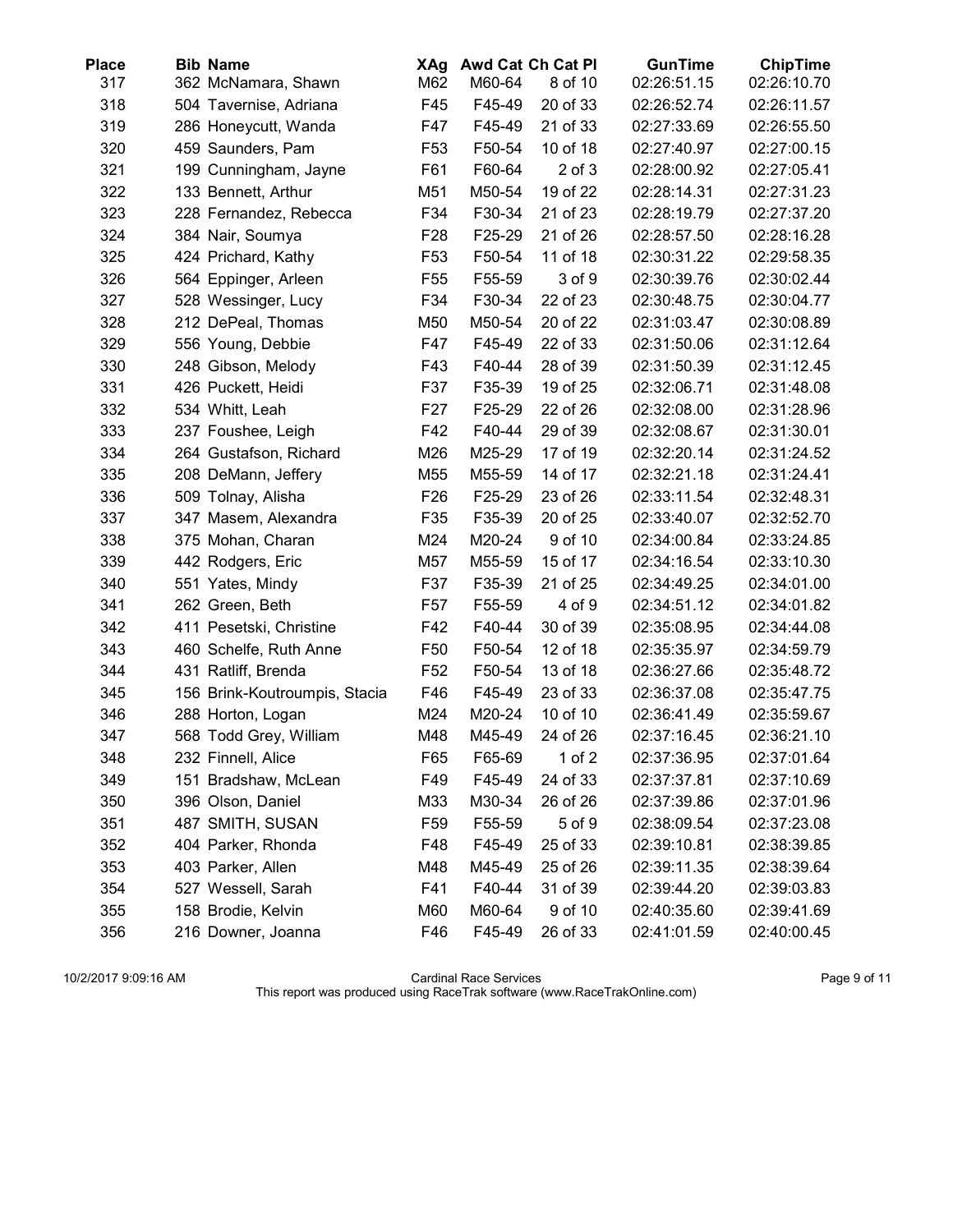| <b>Place</b> | <b>Bib Name</b>            | XAg             |         | Awd Cat Ch Cat Pl | <b>GunTime</b> | <b>ChipTime</b> |
|--------------|----------------------------|-----------------|---------|-------------------|----------------|-----------------|
| 357          | 565 Germenis, Sandra       | F <sub>55</sub> | F55-59  | 6 of 9            | 02:41:11.33    | 02:41:11.33     |
| 358          | 255 Goodfred, Randy        | M52             | M50-54  | 21 of 22          | 02:41:31.48    | 02:40:48.04     |
| 359          | 402 pannell, john          | m <sub>53</sub> | M50-54  | 22 of 22          | 02:43:04.86    | 02:42:19.71     |
| 360          | 363 McQueen, Jeffrey       | M55             | M55-59  | 16 of 17          | 02:43:21.01    | 02:42:57.02     |
| 361          | 505 Taylor, Rebecca        | F38             | F35-39  | 22 of 25          | 02:44:13.79    | 02:43:35.28     |
| 362          | 116 Athey, Sandy           | F36             | F35-39  | 23 of 25          | 02:44:20.18    | 02:43:39.92     |
| 363          | 422 Portier-Young, Anathea | F44             | F40-44  | 32 of 39          | 02:44:32.32    | 02:44:00.30     |
| 364          | 152 Branagan, Beky         | F47             | F45-49  | 27 of 33          | 02:44:41.78    | 02:43:39.56     |
| 365          | 236 Forrester, Ursula      | F46             | F45-49  | 28 of 33          | 02:45:07.55    | 02:44:19.90     |
| 366          | 423 Price, Kim             | F <sub>50</sub> | F50-54  | 14 of 18          | 02:45:15.63    | 02:44:37.77     |
| 367          | 249 gibson, scott          | M44             | M40-44  | 24 of 27          | 02:45:16.31    | 02:44:38.36     |
| 368          | 202 Currier, Shelby        | F <sub>28</sub> | F25-29  | 24 of 26          | 02:45:17.51    | 02:44:46.71     |
| 369          | 303 Jolley, Emma           | F25             | F25-29  | 25 of 26          | 02:45:37.43    | 02:44:58.87     |
| 370          | 113 Antoine, David         | M26             | M25-29  | 18 of 19          | 02:46:24.47    | 02:45:48.68     |
| 371          | 209 DeMann, Mary           | F <sub>52</sub> | F50-54  | 15 of 18          | 02:46:50.63    | 02:46:24.70     |
| 372          | 210 DeMann, Morgan         | F <sub>24</sub> | F20-24  | 18 of 18          | 02:46:54.38    | 02:46:28.08     |
| 373          | 304 Jouannet, Robert       | M41             | M40-44  | 25 of 27          | 02:47:23.43    | 02:47:05.38     |
| 374          | 535 Whitted, Kimberly      | F43             | F40-44  | 33 of 39          | 02:47:47.05    | 02:46:52.99     |
| 375          | 501 Tanakanti, Narendra    | M37             | M35-39  | 28 of 30          | 02:48:03.48    | 02:47:53.69     |
| 376          | 144 Bonakdar, Sheri        | F <sub>59</sub> | F55-59  | 7 of 9            | 02:48:29.86    | 02:48:24.35     |
| 377          | 409 Smith, MaryAnn         | F67             | F65-69  | $2$ of $2$        | 02:48:31.71    | 02:48:03.82     |
| 378          | 467 Scott, Carter          | M16             | M2-19   | 11 of 11          | 02:49:01.18    | 02:48:48.93     |
| 379          | 115 Aplin, Lauren          | F38             | F35-39  | 24 of 25          | 02:50:45.69    | 02:50:19.58     |
| 380          | 114 Aplin, Andrew          | M38             | M35-39  | 29 of 30          | 02:50:50.00    | 02:50:23.30     |
| 381          | 507 Thomas, Courtney       | F <sub>19</sub> | $F2-19$ | 8 of 9            | 02:51:33.61    | 02:50:42.55     |
| 382          | 131 Becker, Andrew         | M42             | M40-44  | 26 of 27          | 02:51:57.56    | 02:51:06.05     |
| 383          | 436 Reece, Justin          | M35             | M35-39  | 30 of 30          | 02:52:07.35    | 02:51:20.43     |
| 384          | 491 Springall, Deanna      | F63             | F60-64  | 3 of 3            | 02:54:13.58    | 02:53:31.46     |
| 385          | 195 Cox, Steve             | M28             | M25-29  | 19 of 19          | 02:55:52.73    | 02:55:18.99     |
| 386          | 196 Cox, Susie             | F <sub>27</sub> | F25-29  | 26 of 26          | 02:55:53.05    | 02:55:20.77     |
| 387          | 223 Ellis, Bruce           | M63             | M60-64  | 10 of 10          | 02:56:06.85    | 02:55:19.70     |
| 388          | 440 Rigsbee, Carol         | F <sub>58</sub> | F55-59  | 8 of 9            | 02:56:42.63    | 02:56:42.63     |
| 389          | 379 Morris, Karen          | F <sub>50</sub> | F50-54  | 16 of 18          | 02:57:40.47    | 02:57:03.11     |
| 390          | 204 Cyrus, Glennette       | F49             | F45-49  | 29 of 33          | 02:57:51.76    | 02:56:52.72     |
| 391          | 544 WILLIS-MCLAMB, AMY     | F40             | F40-44  | 34 of 39          | 02:59:36.05    | 02:58:46.70     |
| 392          | 259 GRANATA, JODI          | F41             | F40-44  | 36 of 39          | 02:59:48.16    | 02:59:38.00     |
| 393          | 388 NELSON, MARTY          | F49             | F45-49  | 30 of 33          | 02:59:49.15    | 02:59:03.15     |
| 394          | 389 Nelson, Mary Beth      | F41             | F40-44  | 35 of 39          | 02:59:49.59    | 02:59:03.52     |
| 395          | 292 Hurst, David           | M47             | M45-49  | 26 of 26          | 03:00:02.09    | 02:59:21.72     |
| 396          | 268 hansley, susie         | f48             | F45-49  | 31 of 33          | 03:01:05.30    | 03:00:04.46     |

10/2/2017 9:09:19 AM Cardinal Race Services Page 10 of 11 This report was produced using RaceTrak software (www.RaceTrakOnline.com)